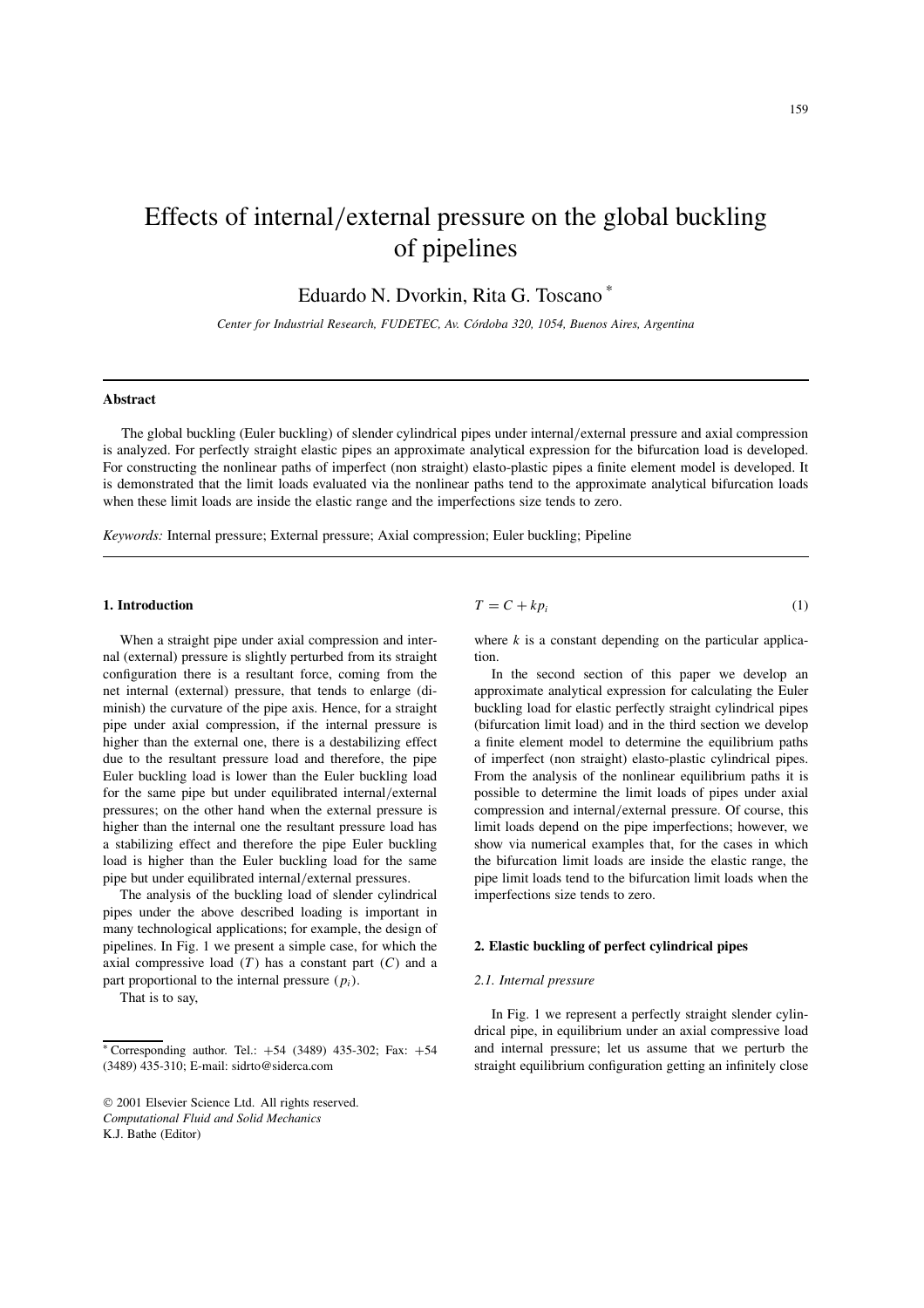

Fig. 1. Cylindrical pipe under internal pressure and axial compression.

configuration defined by the transversal displacement,  $v(x)$ , of the points on the pipe axis. If for some loading level, defined by  $p_i$  and by Eq. (1), this perturbed configuration is in equilibrium we say that the load level is critical (buckling load) because a bifurcation of the equilibrium path, in the loads–displacements space, is possible.

Due to the polar symmetry of the problem we consider that all the displacements  $v(x)$  are parallel to a plane. For a longitudinal fiber defined by the polar coordinates  $(x, r, \theta)$ (see Fig. 1) we have, for the case of small strains,

$$
\varepsilon_{xx} = -v''(x)r\cos\theta\tag{2}
$$

where  $\varepsilon_{xx}$  is the axial strain and  $v''(x) = \frac{d^2v(x)}{dx^2}$ .

On a differential pipe length, the resultant pressure force due to the pipe bending is normal to the bent axis direction (follower load) and its value is,

$$
q(x) dx = 2 \int_{0}^{\pi} p_i \cos \theta (1 + \varepsilon_{xx}) r_i d\theta dx
$$
 (3)

where  $r_i$  is the pipe inner radius. Using Eqs. (2) and (3) we get,

$$
q(x) = -p_i \pi r_i^2 v''(x) \tag{4}
$$

which is the resulting force per unit length produced by the internal pressure acting on the deformed configuration. This load per unit length has horizontal and vertical components that in our case  $(v'(x) \ll 1)$  are,

$$
q_h(x) = q(x) \cos [v'(x)]; \quad q_v(x) = q(x) \sin [v'(x)].
$$
 (5)

Using a series expansion of the trigonometric functions and neglecting higher order terms, we get:

$$
q_h(x) = -p_i \pi r_i^2 v''(x); \qquad q_v(x) = 0.
$$
 (6)

To analyze the equilibrium of the perturbed configuration, being this an elastic problem, we use the Principle of Minimum Potential Energy [1,2]. When only conservative loads are acting on the pipe, equilibrium is fulfilled if, in the perturbed configuration,

$$
\delta \Pi = 0 \tag{7}
$$

where  $\Pi$  is the potential energy,

$$
\Pi = U - V \tag{8}
$$

*U*: elastic energy stored in the pipe material, *V*: potential of the external conservative loads.

In our case we have to consider the displacement dependent loads (non-conservative) given by Eq. (6), therefore [3]:

$$
\delta(U - V) - \int_{0}^{L} q_h \delta v(x) dx = 0
$$
\n(9)

and [1],

$$
U = \frac{EI}{2} \int_{0}^{L} \left[ v''(x) \right]^2 dx,
$$
 (10a)

$$
V = \frac{T}{2} \int_{0}^{L} \left[ v'(x) \right]^2 dx, \tag{10b}
$$

$$
\int_{0}^{L} q_h \, \delta v(x) \, dx = \int_{0}^{L} -p_i \pi r_i^2 v''(x) \, \delta v(x) \, dx \tag{10c}
$$

*E*: Young's modulus of the pipe material, *I*: inertia of the pipe section with respect to a diametral axis.

Hence, introducing the above in Eq. (9) we get for the fulfillment of equilibrium,

$$
\delta \left[ \frac{EI}{2} \int_{0}^{L} \left[ v''(x) \right]^2 dx - \frac{T}{2} \int_{0}^{L} \left[ v'(x) \right]^2 dx \right] + p_i \pi r_i^2 \int_{0}^{L} v''(x) \delta v(x) dx = 0.
$$
 (11)

We search for an approximate solution of the above equation using the Ritz Method [1], therefore we try as an approximate solution,

$$
\tilde{v}(x) = \sum_{n=1,2,\dots} a_n \sin \frac{n\pi x}{L}.
$$
\n(12)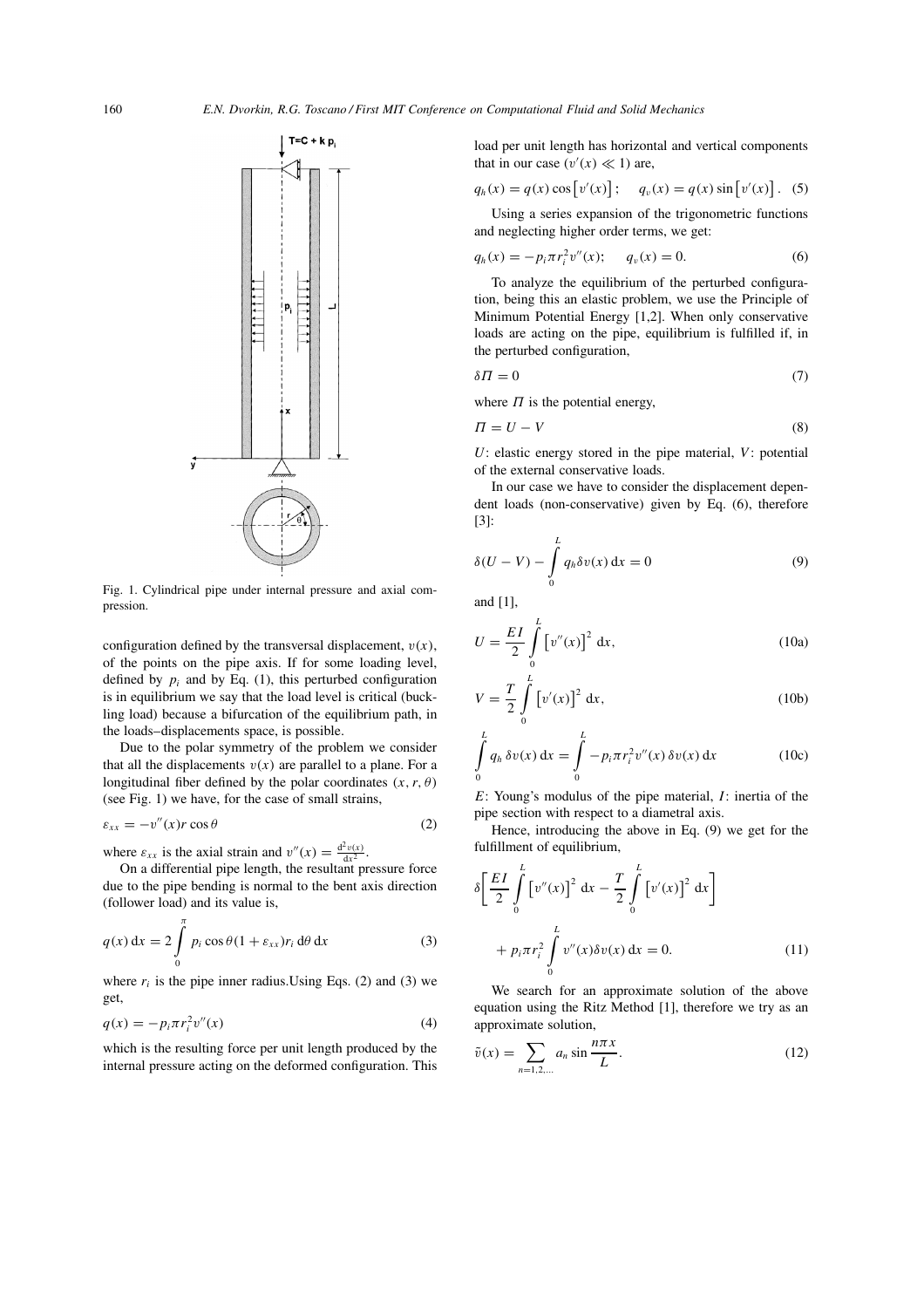

Fig. 2. Simply supported pipe open on both ends under internal pressure.

Introducing the proposed approximate solution in Eq. (11) and taking into account that the  $a_n$  are arbitrary constants we get for equilibrium,

$$
\left[\frac{E I n^4 \pi^4}{L^3} - \frac{T n^2 \pi^2}{L} - p_i r_i^2 \frac{n^2 \pi^3}{L}\right] a_n = 0 \quad n = 1, 2, ...
$$
\n(13)

The above equations have two possible solution sets:

- $a_n = 0$ ; which corresponds to the unperturbed straight configuration.
- ž  $\frac{E I n^4 \pi^4}{L^3} - \frac{T n^2 \pi^2}{L} - p_i r_i^2 \frac{n^2 \pi^3}{L}$  $\Big] = 0$ ; which corresponds to an equilibrium configuration different from the straight one.

The second solution gives the location of the bifurcation point (critical loading),

$$
T_{cr} + p_{icr} \pi r_i^2 = \frac{n^2 E I \pi^2}{L^2}
$$
 (14a)

$$
C_{cr} + k p_{icr} + p_{icr} \pi r_i^2 = \frac{n^2 E I \pi^2}{L^2}.
$$
 (14b)

It is interesting to realize that the above equations predict that there is a critical (buckling) pressure also if there is no axial compression  $(T = 0)$  and even if there is axial tension on the pipe  $(T < 0)$ .

Let us consider the following cases:

• Simply supported pipe, closed on both ends, under internal pressure.

In this case,  $C = 0$  and  $k = -\pi r_i^2$ ; hence, from Eq. (14b) it is obvious that the only possible solution is the straight configuration and no bifurcation is possible.

• Simply supported pipe, open on both ends, under internal pressure (Fig. 2).

An example of this case is the hydraulic testing of a pipe. In this case:  $C = 0$ ,  $k = \pi (r_e^2 - r_i^2)$ . Hence, using Eq. (14b) we get,

$$
p_{icr} = \frac{E I \pi}{L^2 r_e^2}.
$$

Obviously, if there are  $(n - 1)$  intermediate supports we have,

$$
p_{icr} = \frac{n^2 E I \pi}{L^2 r_e^2}.
$$

### *2.2. External pressure*

For the cases in which the pipe is submitted to external pressure we rewrite Eq. (6) as,

$$
q_h(x) = p_e \pi r_i^2 v''(x); \qquad q_v(x) = 0.
$$
 (15)

Hence, after some algebra we get for the equilibrium of the perturbed configuration,

$$
\delta \left[ \frac{EI}{2} \int_{0}^{L} \left[ v''(x) \right]^2 dx - \frac{T}{2} \int_{0}^{L} \left[ v'(x) \right]^2 dx \right] - p_e \pi r_i^2 \int_{0}^{L} v''(x) \, \delta v(x) \, dx = 0 \tag{16}
$$

using as an approximation for the equilibrium configuration the one written in Eq. (12), we finally get,

$$
\left[\frac{E I n^4 \pi^4}{L^3} - \frac{T n^2 \pi^2}{L} + p_e r_i^2 \frac{n^2 \pi^3}{L}\right] a_n = 0 \quad n = 1, 2, ...
$$
\n(17)

therefore, for the nontrivial solution,

$$
T_{cr} - p_{ecr} \pi r_i^2 = \frac{n^2 E I \pi^2}{L^2}
$$
 (18a)

$$
C_{cr} + k p_{ecr} - p_{ecr} \pi r_i^2 = \frac{n^2 E I \pi^2}{L^2}.
$$
 (18b)

From the above equations it is obvious that the external pressure has a stabilizing effect on the pipe; that is to say, the axial compressive load that makes the pipe buckle is higher than the Euler load of the pipe under equilibrated internal/external pressures.

Let us consider the following case:

• Simply supported pipe, closed on both ends, under external pressure.

For this case  $C = 0$  and  $k = \pi r_e^2$  therefore from Eq. (18b) we get,

$$
p_{ecr} = \frac{E I \pi}{L^2 (r_e^2 - r_i^2)}
$$

and if the pipe has  $(n - 1)$  intermediate supports,

:

$$
p_{ecr} = \frac{n^2 E I \pi}{L^2 (r_e^2 - r_i^2)}
$$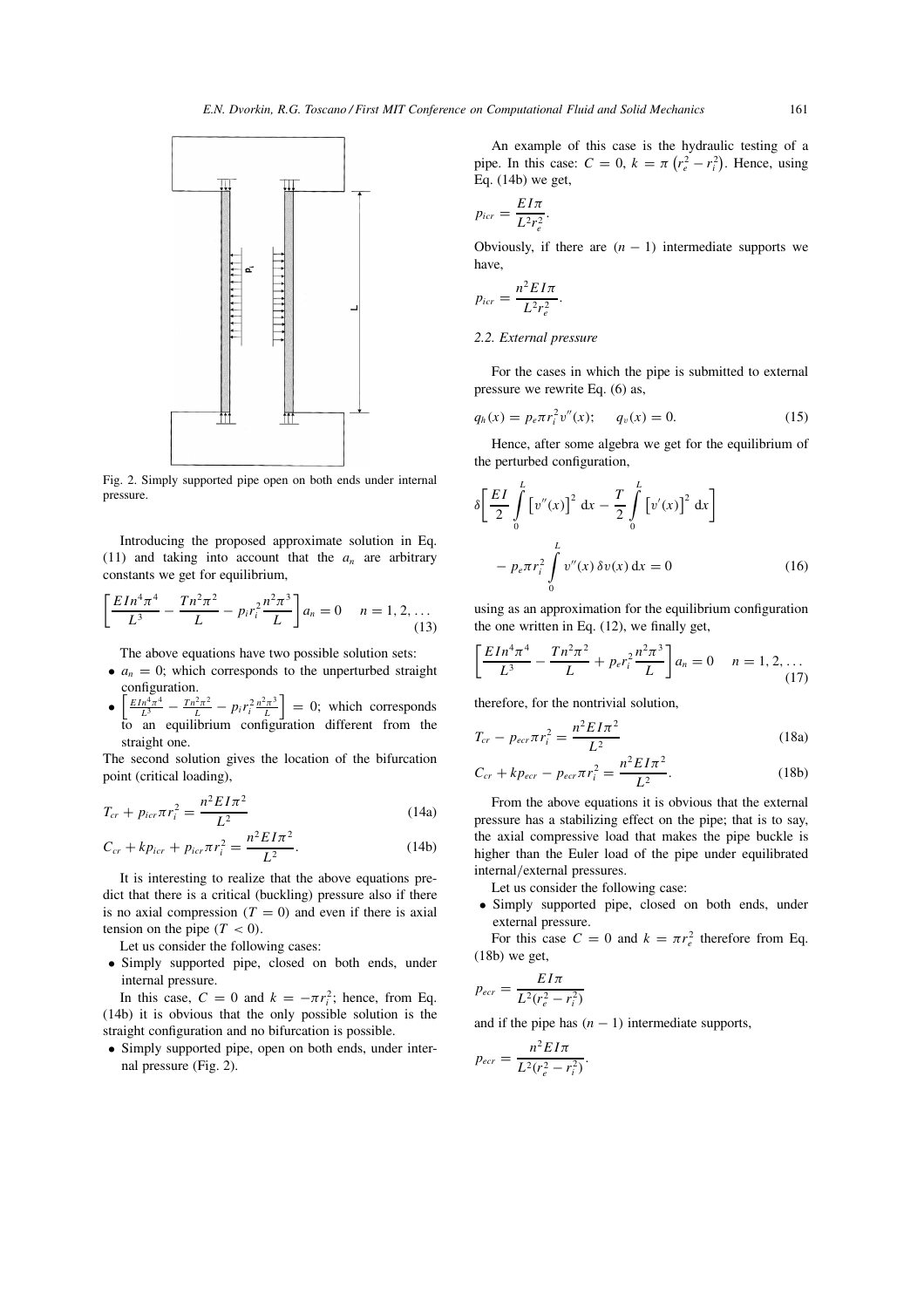Comparing this result with the one corresponding to the pipe under internal pressure it is obvious that the pipe under external pressure can withstand a higher pressure without reaching the bifurcation load; hence, it is obvious the stabilizing effect of the external pressure.

## **3. Nonlinear equilibrium paths for non-straight elasto-plastic cylindrical pipes**

An actual pipe is not perfectly straight, and its random imperfections will have a projection on the buckling mode of the perfect pipe; hence, when analyzing the equilibrium path of a non-perfect pipe we shall encounter a limit point rather than a bifurcation point [4]. The load level of this limit point shall depend on the pipe imperfections, will be lower than the bifurcation load of the perfect pipe and will tend to this value when the imperfections size tends to zero.

In order to analyze the nonlinear equilibrium paths of imperfect pipes we developed a finite element model using the general purpose finite element code ADINA [5].

Some basic features of the developed finite element model are:

- The pipe behavior is modelled using Hermitian (Bernoulli) beam elements [6].
- The pipe model is developed using an Updated Lagrangian formulation with an elasto-plastic (associated von Mises) material model (finite displacements and rotations but infinitesimal strains) [6].
- Acting on the beam elements we consider a conservative load (*T* ) and a deformation dependent load normal to

the pipe axis, that for the case of internal pressure is (see Eq. (6)),

$$
q_h = -p_i \pi r_i^2 [v''(x) + \zeta''(x)]
$$

where  $\zeta(x)$  is the initial imperfection of the pipe axis.

We simply calculate, in our finite element implementation,the second derivatives using a finite differences scheme. To provide a numerical example, we use the finite element model to analyze the following case:

| Pipe outside diameter | $60.3 \text{ mm}$        |
|-----------------------|--------------------------|
| Pipe wall thickness   | $3.9 \text{ mm}$         |
| Pipe length           | 12,200 mm                |
| Intermediate grips    | 4                        |
| Pipe yield strength   | 38.70 kg/mm <sup>2</sup> |
| Hardening modulus     | 0.0                      |

under the loading defined by an internal pressure and,  $C = 0, k = \pi (r_e^2 - r_i^2).$ 

## *3.1. No clearance between the pipe and the grip*

We consider the following initial imperfection for the pipe axis,

$$
\zeta(x) = \alpha \ 0.2 \ \frac{L}{1000} \sin\left(\frac{5\pi x}{L}\right) \tag{19}
$$

which is obviously zero at the grips and is coincident with the first buckling mode predicted using the Ritz method (Eq. (12)).

In Fig. 3 we plot the load–displacement equilibrium path for various values of  $\alpha$  and in the same graph we plot the bifurcation limit load obtained using Eq. (14b).



Fig. 3. Grips with no clearance. Load–displacement curves.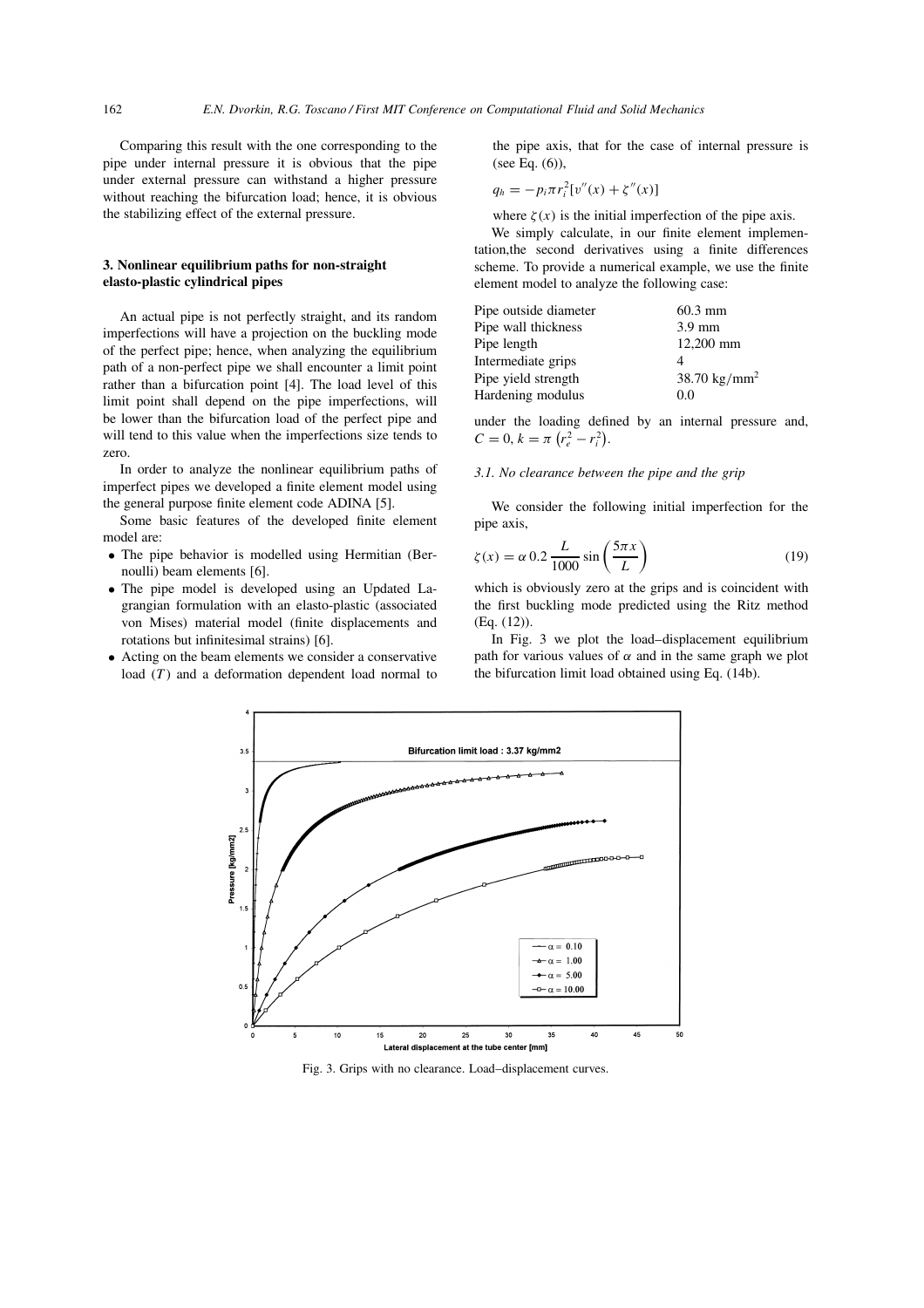

Fig. 4. Clearance between grips and pipe body. Load–displacement curves.

We can verify from this figure that the limit load increases when the size of the imperfection  $(\alpha)$  diminishes, and that it tends to the bifurcation limit load when  $\alpha \to 0$ .

## *3.2. Clearance between pipe and grips*

This is a more realistic case because, unless the grips are welded to the pipe body, there is usually some clearance between the pipe and the grips.

We analyze the same case that was considered in the previous subsection but allowing for a clearance between the grip and the pipe body of 5 mm. We consider the following initial imperfection for the pipe axis,

$$
\zeta(x) = 0.2 \frac{L}{1000} \sin\left(\frac{5\pi x}{L}\right) + \left(0.2 \frac{L}{100} - 0.2 \frac{L}{1000}\right) \sin\left(\frac{\pi x}{L}\right)
$$
 (20)

and between the rigid grip and the pipe we introduce a contact condition.

In Fig. 4 we plot the nonlinear equilibrium paths corresponding to the cases:

- Clearance between grips and pipe body (initial imperfection as per Eq. (20)).
- No clearance between grips and pipe body (initial imperfection as per Eq. (19) with  $\alpha = 1.0$ ).

From the results plotted in Fig. 4 it is obvious that the only imperfection that has an influence on the pipe critical load is the imperfection that is coincident with the first pipe buckling mode.

## **4. Conclusions**

We derived an approximate analytical expression for calculating the Euler buckling load of a pipe under axial compression and internal/external pressure. This expression incorporates the destabilizing/stabilizing effect of the internal/external pressure.

We constructed a finite element model to determine the nonlinear equilibrium paths, in the loads–displacements space, of imperfect (non-straight) elasto–plastic pipes. From the analysis of the nonlinear equilibrium paths it is possible to determine the limit loads of pipes under axial compression and internal/external pressure. Of course, these limit loads depend on the pipe imperfections; however, we showed via numerical examples that, for the cases in which the bifurcation limit loads are inside the elastic range, the pipe limit loads tend to the bifurcation limit loads when the imperfections size tends to zero.

#### **Acknowledgements**

We gratefully acknowledge the financial support from SIDERCA (Campana, Argentina).

## **References**

- [1] Hoff NJ. The Analysis of Structures. John Wiley and Sons, New York, NY: 1956.
- [2] Washizu K. Variational Methods in Elasticity and Plasticity. New York, NY: Pergamon Press, 1982.